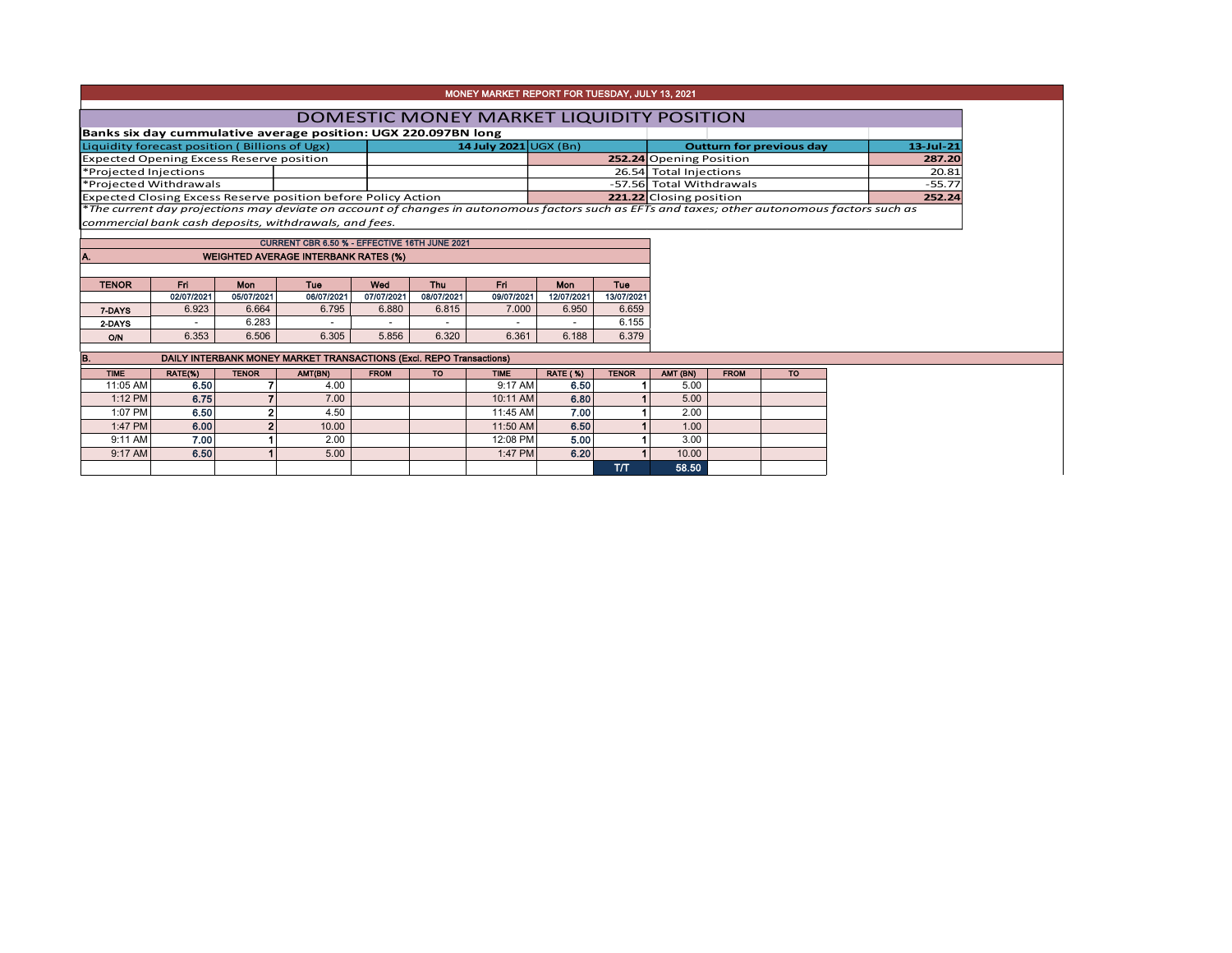| C.                                  |                                                                                       |                                    |                                                                                    | <b>CBR AND THE 7- DAY WAR INTERBANK RATES</b> |                            |                                                                   |                         |                     |              |                              |                                                                                                                                                                      |
|-------------------------------------|---------------------------------------------------------------------------------------|------------------------------------|------------------------------------------------------------------------------------|-----------------------------------------------|----------------------------|-------------------------------------------------------------------|-------------------------|---------------------|--------------|------------------------------|----------------------------------------------------------------------------------------------------------------------------------------------------------------------|
| 9.500<br>9.000                      |                                                                                       |                                    |                                                                                    |                                               |                            |                                                                   |                         |                     |              |                              |                                                                                                                                                                      |
| 8.500                               |                                                                                       |                                    |                                                                                    |                                               |                            |                                                                   |                         |                     |              |                              |                                                                                                                                                                      |
| 8.000<br>7.500                      |                                                                                       |                                    |                                                                                    |                                               |                            |                                                                   |                         |                     |              |                              |                                                                                                                                                                      |
| 7.000                               |                                                                                       |                                    |                                                                                    |                                               |                            |                                                                   |                         |                     |              |                              |                                                                                                                                                                      |
| 6.500                               |                                                                                       | ,,,,,,,,,,,,,,,,,,,,,,,,,,,,       |                                                                                    |                                               |                            |                                                                   |                         |                     |              |                              |                                                                                                                                                                      |
| 6.000                               |                                                                                       |                                    |                                                                                    |                                               |                            |                                                                   |                         |                     |              |                              |                                                                                                                                                                      |
| 5.500<br>5.000                      |                                                                                       |                                    |                                                                                    |                                               |                            |                                                                   |                         |                     |              |                              |                                                                                                                                                                      |
| 4.500                               |                                                                                       |                                    |                                                                                    |                                               |                            |                                                                   |                         |                     |              |                              |                                                                                                                                                                      |
| 4.000                               |                                                                                       |                                    |                                                                                    |                                               |                            |                                                                   |                         |                     |              |                              |                                                                                                                                                                      |
|                                     |                                                                                       |                                    |                                                                                    |                                               |                            |                                                                   |                         |                     |              |                              | 29/06/2021 30/06/2021 01/07/2021 02/07/2021 03/07/2021 04/07/2021 05/07/2021 06/07/2021 07/07/2021 08/07/2021 09/07/2021 10/07/2021 11/07/2021 12/07/2021 13/07/2021 |
|                                     |                                                                                       |                                    |                                                                                    |                                               |                            |                                                                   |                         |                     |              |                              |                                                                                                                                                                      |
|                                     |                                                                                       |                                    |                                                                                    |                                               |                            | • Overnight WAR -7-day WAR - CBR rate - Upper bound - Lower bound |                         |                     |              |                              |                                                                                                                                                                      |
|                                     |                                                                                       |                                    | MONETARY POLICY OPERATIONS MATURITIES PROFILE: (15-JULY 2021 - 12-AUG 2021)        |                                               |                            |                                                                   |                         |                     |              |                              |                                                                                                                                                                      |
| <b>DATE</b>                         | <b>THUR</b>                                                                           | <b>THUR</b>                        | <b>THUR</b>                                                                        | <b>THUR</b>                                   | <b>THUR</b>                | <b>TOTAL</b>                                                      |                         |                     |              |                              |                                                                                                                                                                      |
|                                     | 15-Jul-21                                                                             | 22-Jul-21                          | 29-Jul-21                                                                          | 05-Aug-21                                     | 12-Aug-21                  |                                                                   |                         |                     |              |                              |                                                                                                                                                                      |
| <b>REPO</b>                         | 1,548.43                                                                              | $\overline{\phantom{a}}$<br>$\sim$ | $\overline{\phantom{a}}$                                                           |                                               |                            | 1,548.43                                                          |                         |                     |              |                              |                                                                                                                                                                      |
| <b>REV REPO</b><br><b>DEPO AUCT</b> | 292.19                                                                                | 85.32                              | $\sim$<br>151.30                                                                   | $\sim$<br>29.22                               | ×<br>58.10                 | $\sim$<br>616.13                                                  |                         |                     |              |                              |                                                                                                                                                                      |
| <b>TOTALS</b>                       | 1.840.62                                                                              | 85.32                              | 151.30                                                                             | 29.22                                         | 58.10                      | 2,164.55                                                          |                         |                     |              |                              |                                                                                                                                                                      |
|                                     |                                                                                       |                                    | Total O/S Deposit Auction balances held by BOU up to 23 September 2021: UGX 808 BN |                                               |                            |                                                                   |                         |                     |              |                              |                                                                                                                                                                      |
|                                     |                                                                                       |                                    | Total O/S Repo, Reverse Repo & Deposit Auction balances held by BOU: UGX 2,356 BN  |                                               |                            |                                                                   |                         |                     |              |                              |                                                                                                                                                                      |
|                                     | (EI) STOCK OF TREASURY SECURITIES                                                     |                                    |                                                                                    |                                               | Eii)                       | <b>MONETARY POLICY MARKET OPERATIONS</b>                          |                         |                     |              |                              |                                                                                                                                                                      |
|                                     | LAST TBIILS ISSUE DATE: 08-JULY-2021                                                  |                                    |                                                                                    |                                               |                            | (VERTICAL REPOS, REV-REPOS & DEPOSIT AUCTIONS)                    |                         |                     |              |                              |                                                                                                                                                                      |
|                                     | On-the-run O/S T-BILL STOCKs (Bns-UGX)<br>On-the-run O/S T-BONDSTOCKs(Bns-UGX)        |                                    | 6,439.39<br>19,651.78                                                              | 14/07/2021<br>14/07/2021 REPO                 | OMO                        | <b>ISSUE DATE</b><br>$14$ -Jun                                    | <b>AMOUNT</b><br>166.00 | <b>WAR</b><br>7.000 | <b>RANGE</b> | <b>TENOR</b><br>3            |                                                                                                                                                                      |
|                                     | TOTAL TBILL & TBOND STOCK- UGX                                                        |                                    | 26,091.17                                                                          |                                               | <b>REPO</b>                | $15 - Jun$                                                        | 248.00                  | 7.000               |              | $\overline{2}$               |                                                                                                                                                                      |
| O/S=Outstanding                     |                                                                                       |                                    |                                                                                    |                                               | <b>DAUT</b>                | $17 - Jun$                                                        | 57.49                   | 6.963               |              | 56                           |                                                                                                                                                                      |
| <b>MATURITY</b>                     | <b>TOTAL STOCK</b>                                                                    | <b>YTM (%)</b>                     | <b>CHANGE IN</b>                                                                   |                                               | <b>DAUT</b>                | 17-Jun                                                            | 9.95                    | 6.998               |              | 28                           |                                                                                                                                                                      |
|                                     | (BN UGX)                                                                              | AT CUT OFF*                        | YTM (+/-)                                                                          |                                               | <b>REPO</b>                | $17 - Jun$                                                        | 619.00                  | 6.500               |              | $\overline{7}$               |                                                                                                                                                                      |
|                                     | 82.66                                                                                 | 6.999                              | 0.228                                                                              |                                               | <b>REPO</b>                | $21 - Jun$                                                        | 214.00                  | 6.500               |              | 3                            |                                                                                                                                                                      |
| 182                                 | 433.17<br>5,923.56                                                                    | 9.000<br>10.250                    | 0.201<br>0.510                                                                     |                                               | <b>REPO</b><br><b>REPO</b> | 22-Jun<br>23-Jun                                                  | 347.50<br>325.00        | 6.500<br>6.500      |              | $\sqrt{2}$<br>$\overline{1}$ |                                                                                                                                                                      |
|                                     | $\sim$                                                                                | 11.500                             | $-1.500$                                                                           |                                               | <b>DAUT</b>                | $24 - Jun$                                                        | 48.94                   | 6.846               |              | 28                           |                                                                                                                                                                      |
| 2YR<br>3YR                          | $\sim$                                                                                | 12.800                             | $-1.197$                                                                           |                                               | <b>DAUT</b>                | 24-Jun                                                            | 58.51                   | 6.972               |              | 56                           |                                                                                                                                                                      |
| 5YR                                 | 1,589.27                                                                              | 15.100                             | $-1.400$                                                                           |                                               | <b>REPO</b>                | $24$ -Jun $\vert$                                                 | 1,022.00                | 6.500               |              | $\overline{7}$               |                                                                                                                                                                      |
| <b>10YR</b>                         | 9,327.22                                                                              | 13.739                             | $-2.231$                                                                           |                                               | <b>REPO</b>                | 30-Jun                                                            | 395.00                  | 6.500               |              | $\blacktriangleleft$         |                                                                                                                                                                      |
| 15YR                                | 7,717.58                                                                              | 14.400                             | $-1.700$                                                                           |                                               | <b>DAUT</b>                | $01 -$ Jul                                                        | 66.93                   | 6.946               |              | 28                           |                                                                                                                                                                      |
| <b>20YR</b>                         | 1,017.70                                                                              | 16.990                             | $-0.510$                                                                           |                                               | DAUT                       | $01 -$ Jul                                                        | 91.42                   | 6.970               |              | 56                           |                                                                                                                                                                      |
|                                     | Cut OFF is the lowest price/ highest yield that satisfies the auction awarded amount. |                                    |                                                                                    |                                               | <b>DAUT</b><br><b>REPO</b> | $01 -$ Jul<br>$01$ -Jul -                                         | 39.45<br>1,488.00       | 7.200<br>6.500      |              | 84<br>$\overline{7}$         |                                                                                                                                                                      |
|                                     |                                                                                       |                                    |                                                                                    |                                               | <b>REPO</b>                | $02$ -Jul-                                                        | 225.00                  | 6.500               |              | $6\overline{6}$              |                                                                                                                                                                      |
|                                     |                                                                                       |                                    |                                                                                    |                                               | <b>REPO</b>                | 30-Jun                                                            | 395.00                  | 6.500               |              | $\blacktriangleleft$         |                                                                                                                                                                      |
|                                     |                                                                                       |                                    |                                                                                    |                                               | <b>REPO</b>                | $07$ -Jul                                                         | 354.00                  | 6.500               |              |                              |                                                                                                                                                                      |
|                                     |                                                                                       |                                    |                                                                                    |                                               | <b>REPO</b>                | $08$ -Jul -                                                       | 1,546.50                | 6.500               |              |                              |                                                                                                                                                                      |
|                                     |                                                                                       |                                    |                                                                                    |                                               |                            | WAR-Weighted Average Rate                                         |                         |                     |              |                              |                                                                                                                                                                      |